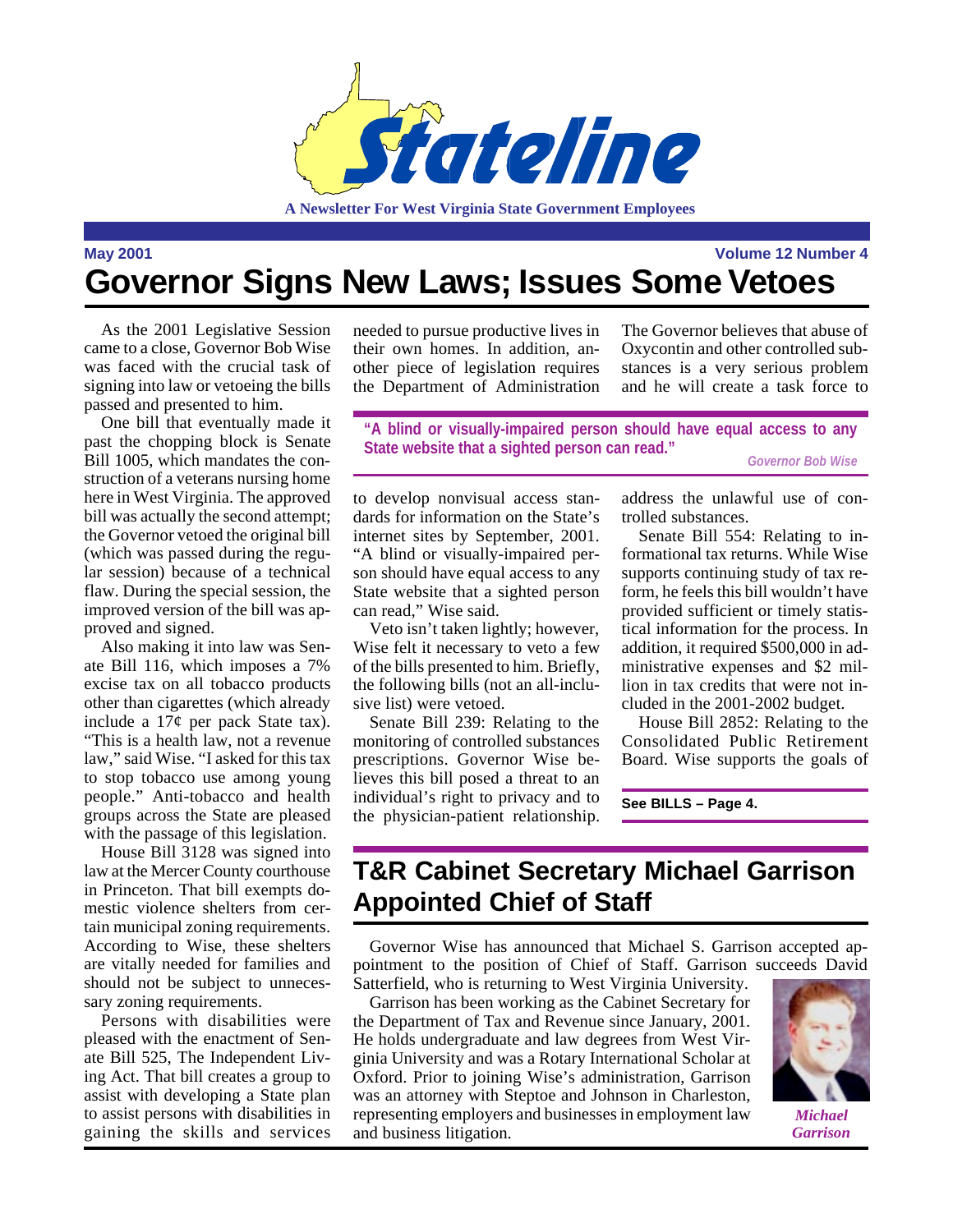

## **BEP Communicators Win National Awards**

Contributed by John Womack of the Bureau of Employment Programs.

Six Bureau of Employment Programs communication professionals recently won 9 national awards as part of the 7th Annual Communicator Awards Print Media competition.

The Communicator Awards is a national program designed to recognize outstanding work from all areas of print communication and is not limited to government entries. There were nearly 3,400 entries in the 2001 contest, all of which were evaluated and judged by a panel of professionals who evaluated the entries for clarity, creativity, resourcefulness, and the interaction between pictures, graphics, and words. Part of the judging panel reviewed the entries from the technical point of view of experienced professionals while another part of the panel reviewed the entries from the viewpoint of the targeted consumer.

Each entry was eligible for one of 3 levels of award. The top-level award, the Crystal Award of Excellence, went to projects judged to be among the best in the nation. Only 12% of the entries in the 2001 contest were judged to be at that level. The second level, the Award of Distinction, went to entries exceeding industry standards for communication. A third level of award, Honorable Mention, was given entries judged to meet industry standards.

All writing and design work on the winning BEP entries was done inhouse, without the use of any outside advertising agencies or consulting firms.

Winning Bureau of Employment Programs entries, their categories, award levels, and persons responsible for the projects are:

- & *Workers' Compensation Division Web Site (www.state.wcv.us/bep/wc)* Web Site/Home Page - Crystal Award of Excellence - Bob Powell
- & *Y2K: Year of Technology* Annual Report/Government -Crystal Award of Excellence - John Womack
- & *Amnesty Campaign* Marketing/Promotion/Campaign - Award of Distinction - John Womack
- & *The Pulse* Newsletter/Medical - Award of Distinction - Tim Baker
- & *Vision & Action Plan 2000* Brochure/Educational - Award of Distinction - Cindy Grinstead
- & *WV Bureau of Employment Programs Web Site (www.state.wv.us/bep)* Web Site/Home Page - Award of Distinction - Bob Powell

#### & *News&Views Online*

Employee Publication/Internal Communication - Honorable Mention - Rob Rosier and Judy Haas



*BEP employees recently won 9 national awards as part of the 7th Annual Communicator Awards Print Media competition*

**Fill your gas tank at mid-week. Studies show gasoline prices are higher on weekends & holidays.** WAR ON **GAS** \$\$\$

**See AWARDS – Page 4.**



We often get asked if our leave forms are online. You can open and print out Leave with Pay, Leave without Pay, Parental/Family Leave, and the Physician's Certification forms by going to:

#### **http://www.state.wv.us/admin/ personnel/forms/default.htm**

Scroll down to the Leave Forms line and click on the download of your choice.

*Due to unavoidable circumstances/schedule conflicts ...* **WV STATE GOVERNMENT** Public SERVICE RECOGNITION WEEK CELEBRATION has been postponed until Sept. **The exact dates will be announced in a future issue of** *Stateline***. All employees who would have received years of services awards this month will receive them in September.**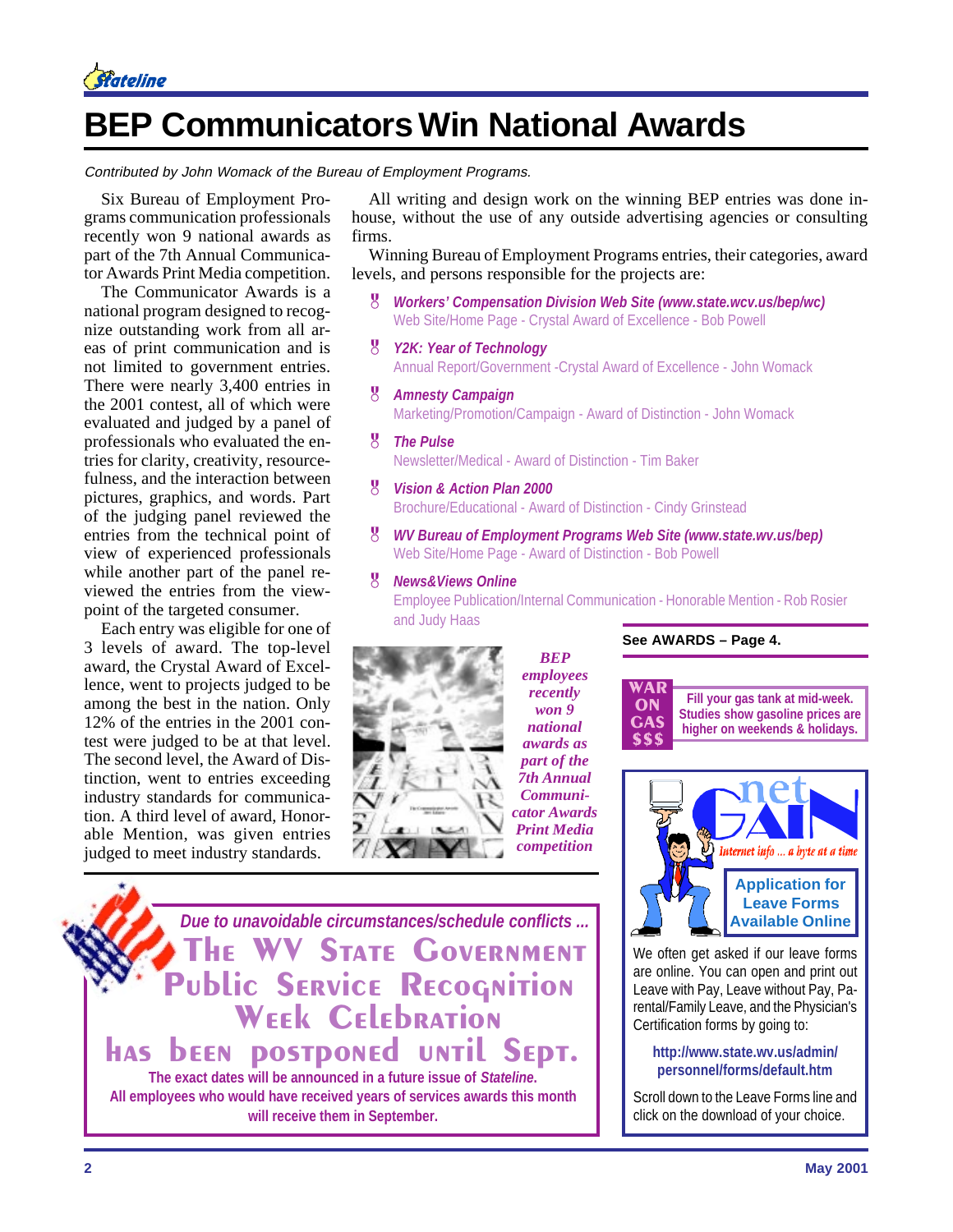

### **A Fun Summer Night of Family Entertainment!! Annual Doo-Wop Saturday Night Performers Set**

#### Contributed by Ginny Painter of the Division of Culture and History.

The West Virginia Division of Culture and History is pleased to announce the musical line-up for this summer's Doo-Wop Saturday Night Outdoor Concert on Saturday, July 14, at Camp Washington-Carver in Clifftop, Fayette County.

Groups scheduled to perform include Rock and Roll Hall of Famers The Platters; The Classic Rock All Stars featuring original members of Rare Earth, Iron Butterfly/Blues Image, Sugarloaf, and Cannibal and the Headhunters; and Doo-Wop Saturday Night regulars Rockin' Robin's



*The Platters were once considered the most popular vocal group of the 1950s.*

Rhythm Kings. Concert-goers will hear all the great hits from these supergroups, including "The Great Pretender," "Smoke Gets In Your Eyes," "Twilight Time," "Ride Captain Ride," "I Just Want to Celebrate," "In-A-Gadda-Da-Vida," "Green-Eyed Lady" and "Land of a Thousand Dances." The Classic Rock All Stars will also perform a tribute to Motown and the Four Seasons.

Billed as the number one classic rock supergroup in the world, The Classic Rock All Stars earn rave reviews and keep audiences on their feet with hit after hit from some of the greatest bands of the 1970s. All Star drummer Peter Rivera was the original lead singer and founder of Rare Earth, the first white band to sign with Motown. Rare Earth's hits included "Get Ready," "Losing You," "I Just Want To Celebrate." "Born to Wander," and "Hey Big Brother." The group's "Get Ready" album is in the Rock and Roll Hall of Fame. The original lead singer and founder of Sugarloaf, Jerry Corbetta, plays keyboard with the All Stars. Sugarloaf's hits included "Green-Eyed Lady," "Don't Call Us, We'll Call You," and "Bach Doors Man." Corbetta also recorded and toured with Frankie Vallie and the Four Seasons. Guitarist Mike Pinera was the original singer for Blues Image, whose hits included the song "Ride Captain Ride." He also was a member of Iron Butterfly, whose "In-A-Gadda-Da-Vida" album is in the Rock and Roll Hall of Fame. Bass guitarist Dennis Noda was the leader and musical director of Cannibal and the Headhunters. The group was best known for "Land of a Thousand Dances," which has become the alltime dance party anthem "Na-Na, Na, Na, Na.'

The Platters formed in Los Angeles in 1953. Two years later they had their first hit, "Only You," and began their climb to stardom as the most popular vocal group of the 1950s. Between 1955-60, The Platters had four number one songs and 16 gold records, most of which can still be heard on any oldies station in the country. The group's record sales are in excess of 80 million copies and include hits like "My Prayer," "Harbor Lights" and "(You've Got) The Magic Touch." They have toured in some 75 countries and have played venues ranging from Madison Square Garden to the Bottom Line, delighting audiences on a regular basis. In 1990, they were inducted into the Rock and Roll Hall of Fame.

Legendary disc jockey Wolfman Jack called Rockin' Robin's Rhythm Kings "the greatest band on the planet." Started as a backup band in the late 1970s, Rockin' Robin has worked with a variety of doo-wop artists, including The Drifters, The Coasters, Danny & the Juniors, Gary U.S. Bonds, Frankie Avalon, and The Shirelles. They have been featured on more than 150 television shows, hundreds of recordings and thousands of concerts around the world. They were the first rock band to play the "Grand Ole Opry" in



*Rockin' Robin's Rhythm Kings has been called "the greatest band on the planet" by legendary DJ Wolfman Jack.*

Nashville and have performed at The Royal Albert Hall, The Palladium and The Super Bowl.

In addition to enjoying the great music, concert-goers can cruise through the aisles of hot vintage cars in the Doo-Wop Saturday Night Classic Car Show. New additions to the event's afternoon activities will include bubble gum blowing, Elvis

#### **See DOO-WOP – Page 4.**